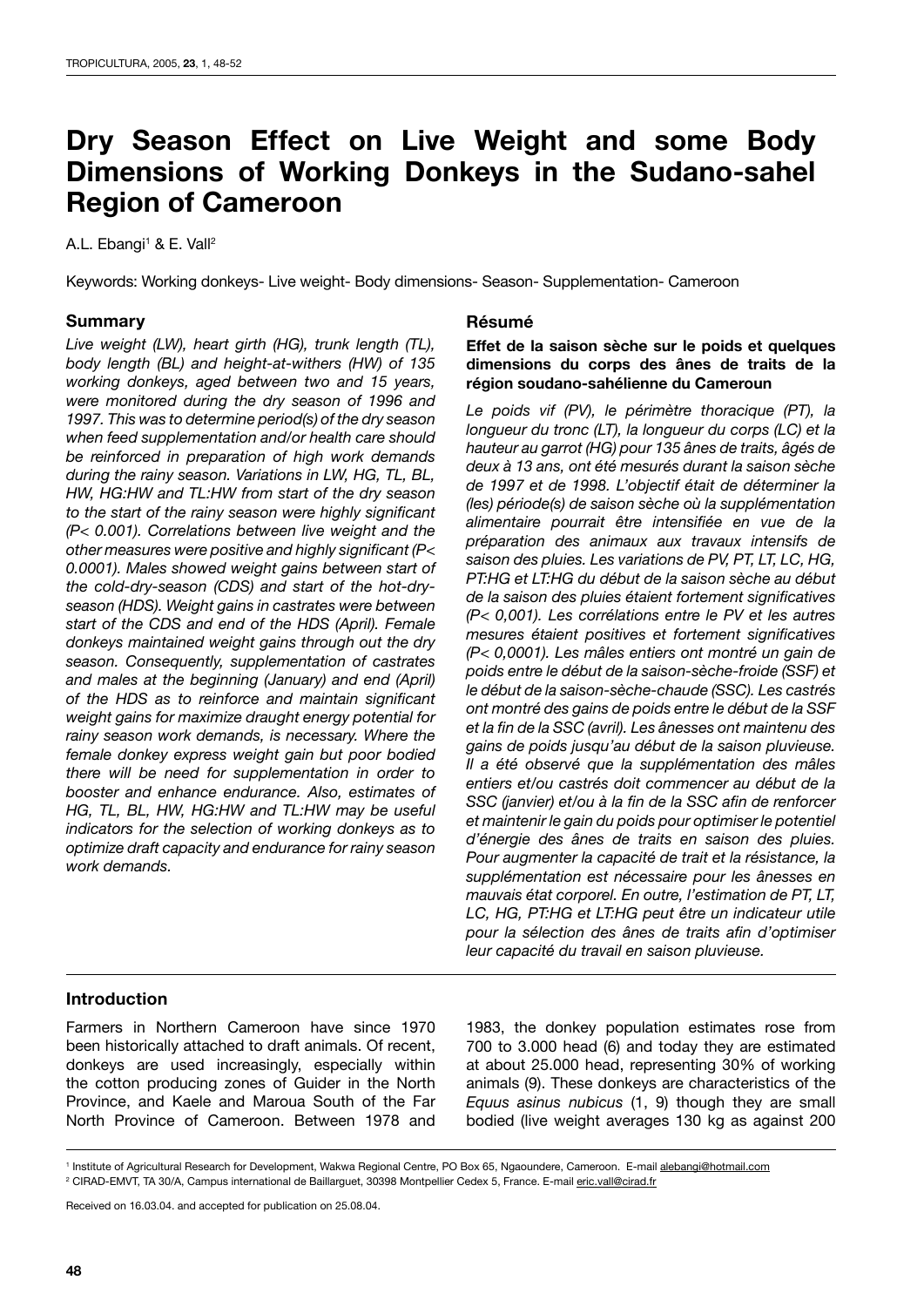kg and height-at-withers 100 cm as against 125 cm) compared to typical Nubian types. However, they possess a high ability to tolerate the long stressful dry season (October to June) and can survive on relatively high forage diets that may not be readily accepted by other classes of livestock. They are less affected by external parasites and can survive in tsetse infested areas (3). However, due to the long stressful dry season of the northern region of Cameroon, the body conditions of the donkeys fluctuate, especially, during the dry season as feed supply fluctuates. Vall *et al*. (9) reported that the majority (70%) of working male donkeys in North Cameroon are good bodied the greater part of the dry season. The female donkeys, however, are generally poor bodied as reflected by low body condition score (BCS). Tembo (8) and Vall (10) suggested that draft capacity is directly proportionate to body size. However, the optimum draft force will depend on the live weight and also on the body condition of the animal. The live weight will directly affect draft capacity given that optimum draft force has been estimated between 10 and 16% of the animal's live weight (10). Endurance is an essential component of the draft capacity of the donkey. This will depend on the physical form of the donkey which depends directly on the nutritional and health status of the animal. Consequently, the visual appreciation (BCS) of the donkey though subjective, is a good indicator of endurance. Therefore in order to optimize draft energy potential of the working donkey, it will be necessary to improve on the live weight and also on the body condition. Consequently, an assessment of the changes in live weight and body dimensions in conjunction with body conditions and health status of working donkey will be useful for reliable assessment of working donkeys in the dry season.

The objective of the present study is, therefore, to study the changes in live weight and body dimensions of the working donkeys during the long stressful dry season. This will be useful, in conjunction with information by Vall *et al*. (9) and Ebangi and Vall (Unpublished) for the determination of period(s) most appropriate for the development of nutritionally sound recommendations on the improvement of the feeding of working donkeys. This strategy will help reinforce maintenance and steady growth as to maximize draught energy potential for the rainy season work demands.

## **Materials and methods**

## *Experimental animals*

A sample of 135 working donkeys (59 males, 16 castrates and 60 females), belonging to smallholder farmers of five villages (Tchonchi, Ouro El Hadji, Mayel Naode, Zamay, Amitie) within two cotton producing areas: Guider (Lat. 09° 53' N and Long. 13° 17' E) and Maroua South (Lat. 10° 35' N and Long. 14° 20' E) were selected. Female donkeys with visible signs of pregnancy were excluded from the experiment. The donkeys aged two to 15 years were grouped into five age groups (two to three years; four to six years; seven to nine years; 10 to 12 years and above 12 years) and identified with ear tags. They were allowed to fend for themselves on open natural pastures, with little or no health care. Details on climate, management environment, body conditions (BCS) and phenotype have been documented by Vall *et al*. (9) and Ebangi and Vall (1).

## *Period of experimentation*

Measurements on the experimental donkeys were carried at four distinct periods: beginning of the drycold-season (DCS) of 1996 (October); beginning of the Hot-dry-season (HDS) of 1997 (January); end of the HDS of 1997 (April) and at the start of the 1997 rainy season (June). The period between April and May was considered as a transitional period during which rainfall is very inconsistent and quite insignificant.

# *Weights and body dimensions*

#### The traits studied included:

Live weight (LW), measured with a portable mobile electronic weighing (Marechalle pesage with a precision of 0.001 kg) scale attached to a mobile weighing cage; Heart girth (HG), the circumference from the caudal edge of the withers behind the elbow; Body length (BL), the distance from the forehead to the tuber ischii and Trunk length (TL), the distance from the elbow to the tuber ischii measured with a graduated plastic tape and Height-at-withers (HW), the distance from the level ground to the highest point of the withers measured using a measuring stick. Ages of the donkeys were determined from the incisors as described by Jones (2).

## **Statistical analysis**

Data summarized in table 1 were analyzed with the SAS computer program (7) that adjusted for significant effects. Least Squares Means (LSM) and Standard Errors (SE) for the various live weight and body dimensions were computed using a Linear Model. This model also determined the impact of village, sex, seasonal variation (period), age group and coat color on the response variables that included live weight (LW), heart girth (HG), trunk length (TL), body length (BL), height-at-withers (HW), proportion of heart girth to height-at-withers (HG:HW) and proportion of trunk length to height-at-withers (TL:HW).

All the effects were considered fixed but for the error that was random and assumed to be identically, independently and normally distributed with zero means and variance  $\dot{O}^2$  (iind 0,  $\dot{O}^2$ ).

The Linear Model was presented as

 $y_{ijklmn} = \mu + V_i + S_j + A_k + C_l + P_m + e_{ijklmn}$  where, µ= Overall mean of the response variable;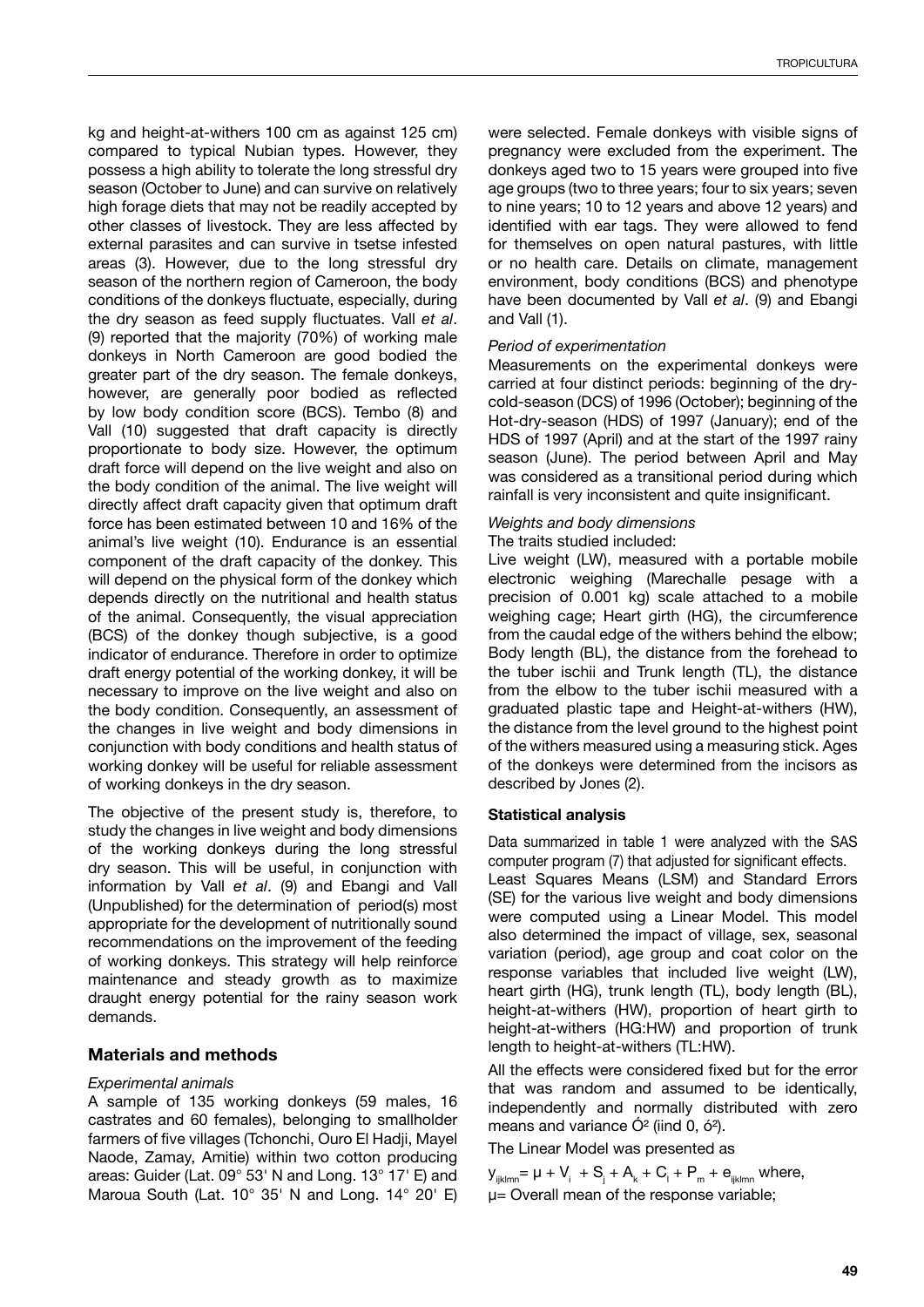| Trait                  | $N^{\circ}$ | Mean   | <b>SD</b> | <b>CV</b> | Minimum | Maximum |  |  |
|------------------------|-------------|--------|-----------|-----------|---------|---------|--|--|
| Live weight (kg)       | 540         | 123.45 | 15.98     | 12.17     | 84      | 172     |  |  |
| Heart girth (cm)       | 540         | 107.53 | 4.11      | 3.76      | 97      | 125     |  |  |
| Trunk length (cm)      | 540         | 110.19 | 5.74      | 5.07      | 91      | 126     |  |  |
| Height-at-withers (cm) | 540         | 98.05  | 3.57      | 3.34      | 90      | 110     |  |  |
| Body length (cm)       | 539         | 137.26 | 9.16      | 5.56      | 115     | 173     |  |  |
| HG:HW                  | 540         | 1.10   | 0.03      | 2.92      | 0.97    | 1.21    |  |  |
| TL:HW                  | 540         | 1.20   | 0.05      | 4.26      | 0.88    | 1.29    |  |  |

**Table 1 Live weights (kg) and body dimensions (cm) of working donkeys in northern Cameroon**

SD= standard deviation; CV= coefficient of variation; HG:HW= proportion of heart girth to height-at-withers; TL:HW= proportion trunk length to height-at-withers; N°= number of measurements.

V<sub>i</sub>= Effect of village (i= Tchonchi, Ouro El Hadji, Mayel Naode, Zamay, Amitie);

S<sub>j</sub>= Effect of sex (j= non castrate, female, castrate);

- $\mathsf{A}_{\mathsf{k}}$ = Effect of age group (k= 2 to 3 yrs, 4 to 6 yrs, 7 to 9 yrs, 10 to 12 yrs, above 12 yrs);
- $C_{\parallel}$  Effect of coat color ( $\parallel$  light grey, dark grey, brownish grey, black, cream);
- $P_m$ = Effect of period of measurement (m= Oct. 1996, Jan. 1997, April 1997 and June 1997) and

 $e_{iiklmn}$  Random effect of error attributable to the n<sup>th</sup> working donkey of the  $i<sup>th</sup>$  sex belonging to the  $j<sup>th</sup>$ age group and of the l<sup>th</sup> coat color for measurements obtained in the m<sup>th</sup> period.

# **Results and discussions**

The impact of the independent variables on the dependent variables are presented in table 2.

With the exception of period (period of the dry season) that did not affect heart girth, trunk length and proportion of trunk length to height-at-withers (TL:HW), all other variables significantly (P< 0.05 or P< 0.01) affected the dependent variables. The significant sex and age effects reported corroborate reports by Ebangi and Vall (1). However, the sexual dimorphism reported in this study did not agree with reports by Nengomasha *et al*. (4). With the exception of TL:HW, the significant coat color effect (P< 0.05 or P< 0.01) obtained in the present study contradicts reports by Ebangi and Vall (1), suggesting the possibility of adaptive significance of this trait on live weight and body dimensions during the dry season.

Table 3 shows changes in the response variables from the start of the cold-dry-season (October) to the beginning of the rainy season (June). There was generally an increase from the start of the CDS to the

#### **Table 2**

#### **Variance analysis of impact of fixed effects on live weight and body dimensions of working donkeys of northern Cameroon in the dry season**

| Dependent<br>variable | Independent Degree of<br>variable | freedom        | F value | P      |
|-----------------------|-----------------------------------|----------------|---------|--------|
| Live                  | Age group                         | 4              | 19.75   | 0.0001 |
| weight                | Village                           | 4              | 9.32    | 0.0001 |
|                       | Sex                               | 2              | 8.94    | 0.0002 |
|                       | Period                            | 3              | 4.92    | 0.0022 |
|                       | Coat color                        | 4              | 4.58    | 0.0012 |
| Heart                 | Age group                         | 4              | 13.84   | 0.0001 |
| girth                 | Village                           | 4              | 2.04    | 0.0877 |
|                       | Sex                               | 2              | 4.75    | 0.0090 |
|                       | Period                            | 3              | 1.37    | 0.2516 |
|                       | Coat color                        | 4              | 3.74    | 0.0052 |
| Height-at-            | Age group                         | 4              | 4.66    | 0.0011 |
| withers               | Village                           | 4              | 6.00    | 0.0001 |
|                       | Sex                               | 2              | 8.14    | 0.0003 |
|                       | Period                            | 3              | 3.23    | 0.0222 |
|                       | Coat color                        | 4              | 10.30   | 0.0001 |
| Trunk                 | Age group                         | 4              | 22.35   | 0.0001 |
| length                | Village                           | 4              | 3.34    | 0.0103 |
|                       | Sex                               | 2              | 9.12    | 0.0001 |
|                       | Period                            | 3              | 2.29    | 0.0778 |
|                       | Coat color                        | 4              | 4.00    | 0.0033 |
| Body                  | Age group                         | 4              | 11.95   | 0.0001 |
| length                | Village                           | 4              | 14.84   | 0.0001 |
|                       | Sex                               | 2              | 52.23   | 0.0001 |
|                       | Period                            | 3              | 3.40    | 0.0176 |
|                       | Coat color                        | 4              | 5.73    | 0.0002 |
| Heart                 | Age group                         | 4              | 3.77    | 0.0001 |
| girth:                | Village                           | 4              | 6.17    | 0.0001 |
| Height-at-            | Sex                               | $\overline{c}$ | 13.17   | 0.0001 |
| withers               | Period                            | 3              | 2.56    | 0.053  |
|                       | Coat color                        | 4              | 3.51    | 0.007  |
| Trunk                 | Age group                         | 4              | 6.73    | 0.0001 |
| length:               | Village                           | 4              | 12.91   | 0.0001 |
| Height-at-            | Sex                               | 2              | 13.53   | 0.0001 |
| withers               | Period                            | 3              | 1.49    | 0.217  |
|                       | Coat color                        | 4              | 0.96    | 0.427  |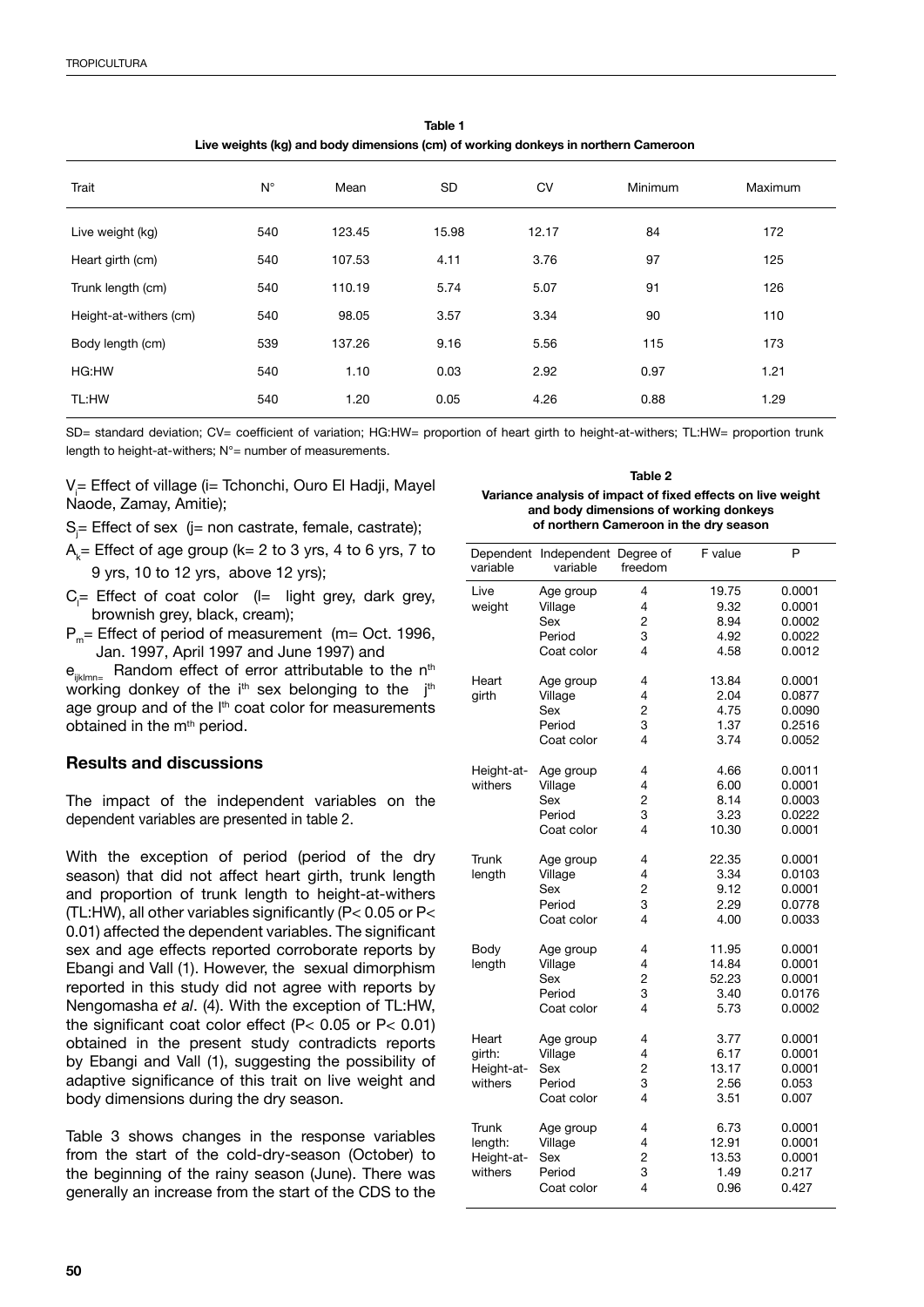#### **Table 3 Least squares means and standard errors (SE) for live weights and body dimensions of working donkeys according to sex by period of the dry season**

| Trait/<br>Sex*Per. | LW (kg)       | HG (cm)       | TL (cm)       | HW (cm)       | BL (cm)       |
|--------------------|---------------|---------------|---------------|---------------|---------------|
| Oct. 96            |               |               |               |               |               |
| Male               | 118.05 (2.08) | 106.68 (0.57) | 108.34 (0.76) | 97.87 (0.59)  | 133.31 (1.12) |
| Female             | 119.96 (2.19) | 107.67 (0.59) | 109.76 (0.80) | 97.98 (0.51)  | 137.18 (1.17) |
| Castrate           | 121.05 (8.62) | 107.71 (2.36) | 111.80 (3.16) | 101.50 (2.02) | 132.56 (4.62) |
| Jan. 97            |               |               |               |               |               |
| Male               | 121.44 (2.08) | 107.13 (0.57) | 109.63 (0.76) | 97.95 (0.59)  | 133.90 (1.12) |
| Female             | 127.56 (2.19) | 108.08 (0.60) | 111.23 (0.80) | 98.50 (0.51)  | 142.04 (1.17) |
| Castrate           | 124.37 (8.62) | 108.20 (2.36) | 111.89 (3.16) | 102.36 (2.02) | 132.73 (4.63) |
| April 97           |               |               |               |               |               |
| Male               | 120.76 (2.08) | 106.93 (0.57) | 109.31 (0.76) | 98.93 (0.59)  | 133.04 (1.12) |
| Female             | 128.97 (2.19) | 108.44 (0.60) | 112.09 (0.80) | 99.39 (0.51)  | 142.39 (1.18) |
| Castrate           | 127.48 (8.62) | 108.58 (2.36) | 108.72 (3.16) | 103.05 (2.02) | 134.49 (4.63) |
| June 97            |               |               |               |               |               |
| Male               | 118.12 (2.08) | 107.16 (0.57) | 108.70 (0.76) | 98.76 (0.49)  | 131.75 (1.12) |
| Female             | 129.25 (2.19) | 109.13 (0.60) | 111.80 (0.80) | 98.74 (0.51)  | 144.04 (1.17) |
| Castrate           | 125.83 (8.62) | 109.22 (2.36) | 111.06 (3.16) | 102.10 (2.02) | 132.06 (4.63) |

LW= live weight, HG= heart girth, TL= trunk length, HW= height-at-withers, BL= body length, PER= period of dry season.

end of the HDS. The sexual dimorphism characteristic of the working donkeys in the area is clearly shown in table 3 and figure 1.

There was an increase in the mean LW of female donkeys from the start of the CDS to the start of the rainy season. The mean LW of female donkeys was higher than that of the male donkeys. Castrated donkeys however, had a higher mean live weight than the males. The castrates gained weight as from the beginning of the CDS up to the end of the HDS and thereafter, they experienced weight loss. However, results obtained by Vall *et al*. (9) on the same animals indicated that the female donkeys registered lower BCS and lower percentage of Packed Cell Volume (PCV) during the dry season, compared to the males. Surprisingly, the same female donkeys, as indicated in the present study, maintained weight gain through out the dry season. It is possible that live weight measurements obtained on the females could have been inflated as a result of unidentified cases of pregnancy.

Otherwise this fact may be indicative that live weight alone might not be the best barometer for the evaluation of the draft capacity of the animal. While live weight might be indicative of the draft



Figure 1: Effect of sex by period on live weight of working donkeys during the dry season.

capacity, body condition on the other hand might be indicative of the animal's nutritional and health status. Consequently, to improve on the draft capacity and endurance of the working donkey will necessitate concurrent improvement in the live weight, body conditions and health status of the donkey. Though the female donkeys showed weight gain from start of the dry season to the beginning of the rainy season,